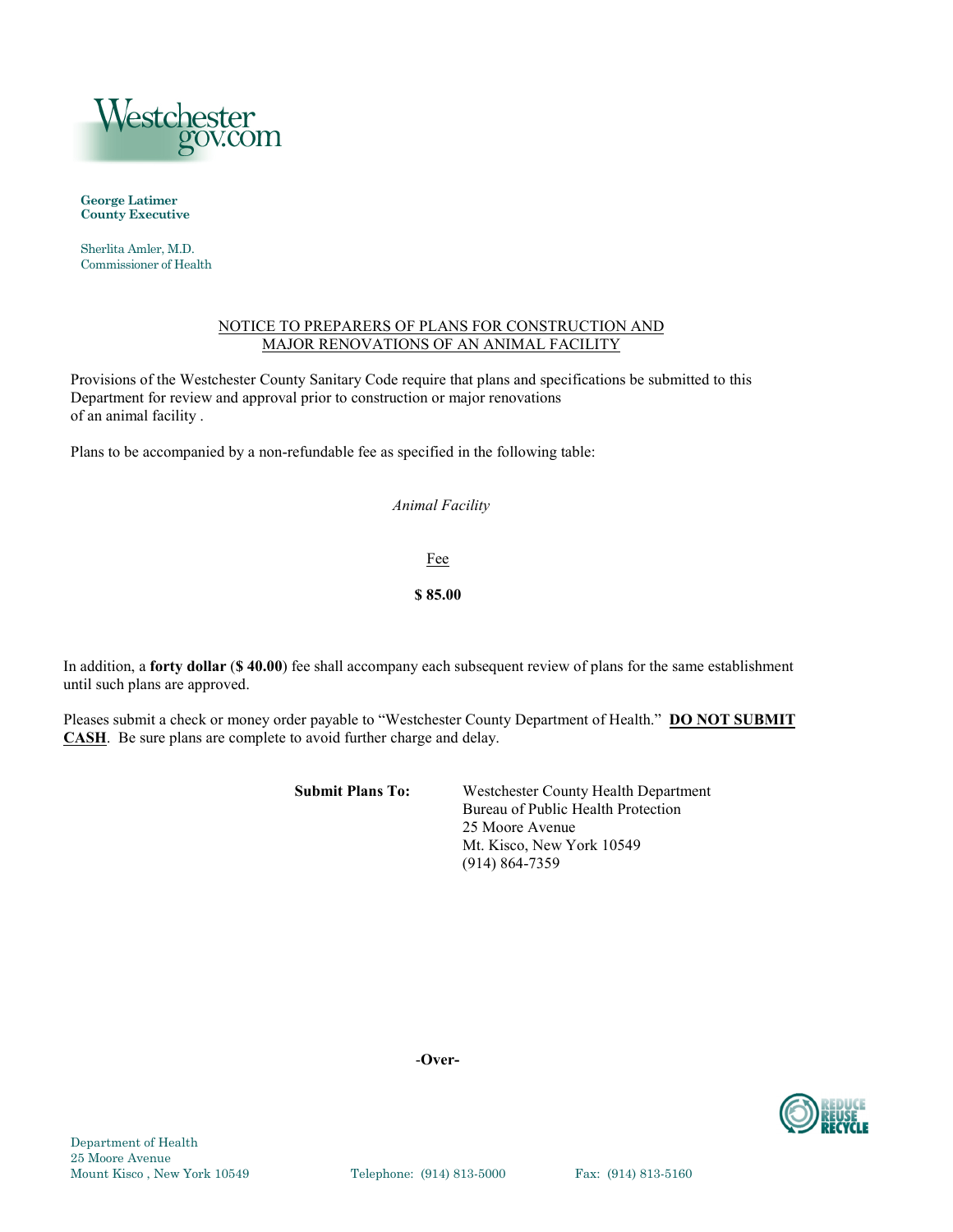## **GUIDELINES FOR ANIMAL FACILITY PLANS**

### **I. General**

- **A.** Plans to be submitted in duplicate (In triplicate if local Building Department requests copy).
- **B.** Include the name and address of the person who prepared the plans and the name and address of the owner of the establishment.
- **C.** For renovations to existing establishments include existing structures, equipment, and other applicable information.

### **II. Include all information on the plans.**

#### **A. Construction – Floor, wall, ceiling materials and finish schedules for the following:**

- 1. Living areas (kennel, stable, cages, etc.)
- 2. Grooming/bathing areas
- 3. Toilet rooms
- 4. Food storage/preparation
- 5. Garbage storage area (interior)

## **NOTE:**

All wall and floor junctures shall be coved in animal handling areas, food preparation/storage areas, bathing areas, tubs, dressing or locker rooms, and toilet rooms.

#### **B. Lighting and Ventilation**

- 1. Adequate artificial or natural light
- 2. Adequate artificial or natural ventilation to be provided for all rooms and equipment.

### **C. Vermin, Rodent, and Insect Protection**

- 1. Outer openings screened or other adequate controls
- 2. Outer self-closing doors
- 3. Building rodent proof

### **D. Garbage and Refuse**

- 1. Type of containers Insect/rodent proof, leak proof, durable, adequate number
- 2. Exterior and interior surfaces upon which garbage receptacles are stored

#### **E. Plumbing**

- 1. Compliance with State and Local laws
- 2. Potable and non-potable piping separate
- 3. Individual back-siphonage protection for:

Water closets/Urinals Lavatories Hose connections **Other**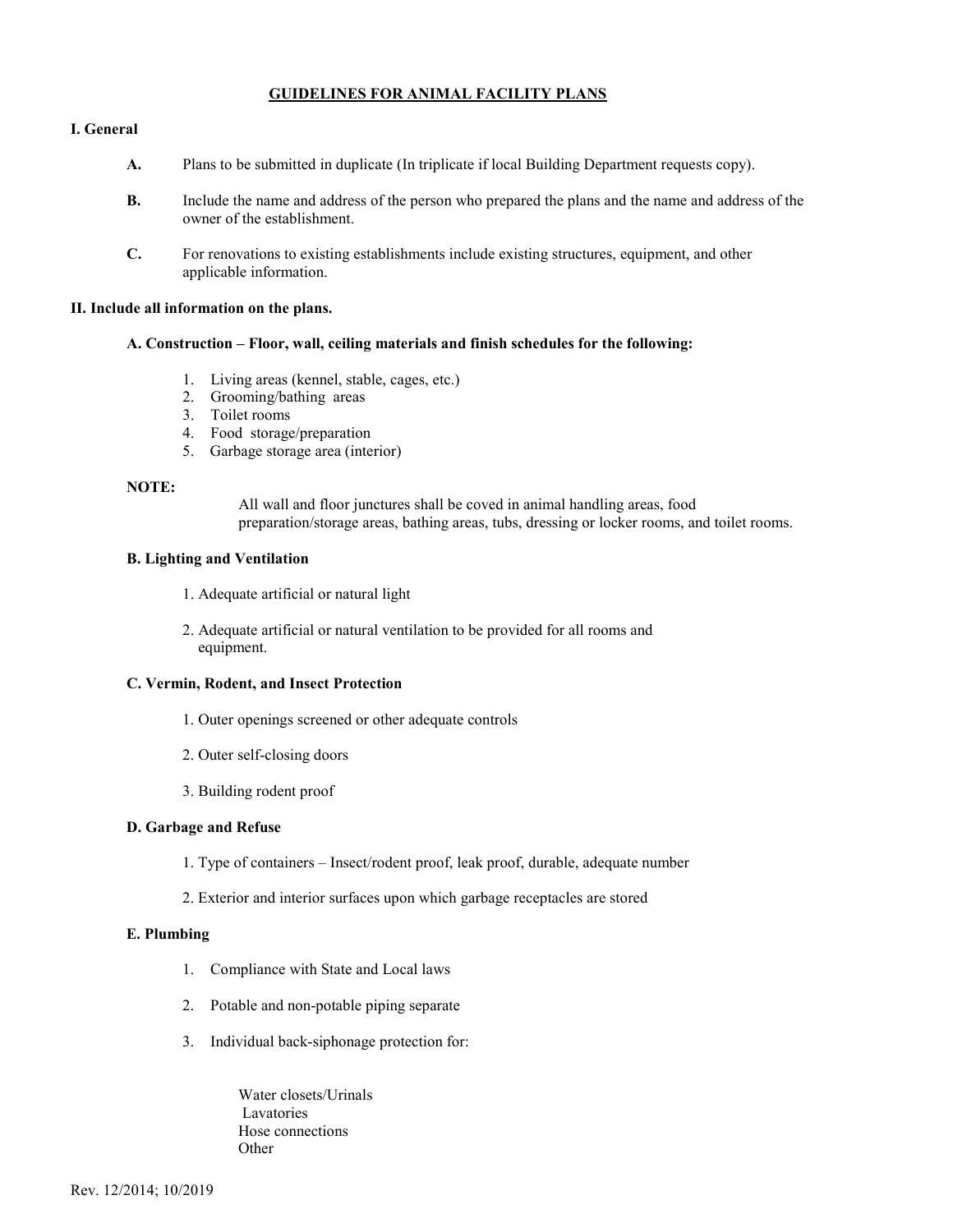- 4. Indicate water supply and sewage disposal as public or private.
- 5. Mobile units to specify potable water tank and waste water tank capacities (Note: waste water must be 15% greater capacity).

#### **F. Toilet and Hand washing facilities (As per Westchester County Sanitary Code).**

- 1. Adequate and conveniently located.
- 2. Toilets and hand washing basins for patrons and employees
- 3. Potable hot and cold water to all hand washing sinks tempered by means of a mixing valve or combination faucet.
- 4. Hand drying (type) and soap dispenser.

### **G. Dressing Rooms and Lockers**

1. To be provided when, as a routine procedure, employees change within the establishment.

#### **H. Equipment**

- 1. Equipment layout and specifications:
	- a) Show all equipment include section through of all millwork
	- b) Field evaluation required where used equipment is provided.

#### 2. Installation Requirements

a) Floor Mounting: sealed to the floor around entire perimeter of equipment so as to be moisture proof and prevent accumulation of debris.

b) Masonry Bases: minimum height of two inches and be coved at juncture of base and floor. Unit must be sealed to base with mastic compound.

c) Portable or Wheeled Equipment: Need not meet installation requirements applicable to fixed equipment.

d) Equipment Mounted on Legs: minimum height six inches. Legs to be designed to prevent accumulation of soil at point of contact.

e) Spacing Between and Behind Equipment: equipment to be installed with sufficient unobstructed space behind equipment and between equipment and walls to permit access for cleaning or equipment is to be sealed to the wall or adjacent equipment.

3. Width of Clear Unobstructed Space Requirements

a) Distance to be cleaned less than two feet in length. Space not to be less than six inches.

b) Distance to be cleaned greater than two feet but less than four feet. Space not to be less than eight inches.